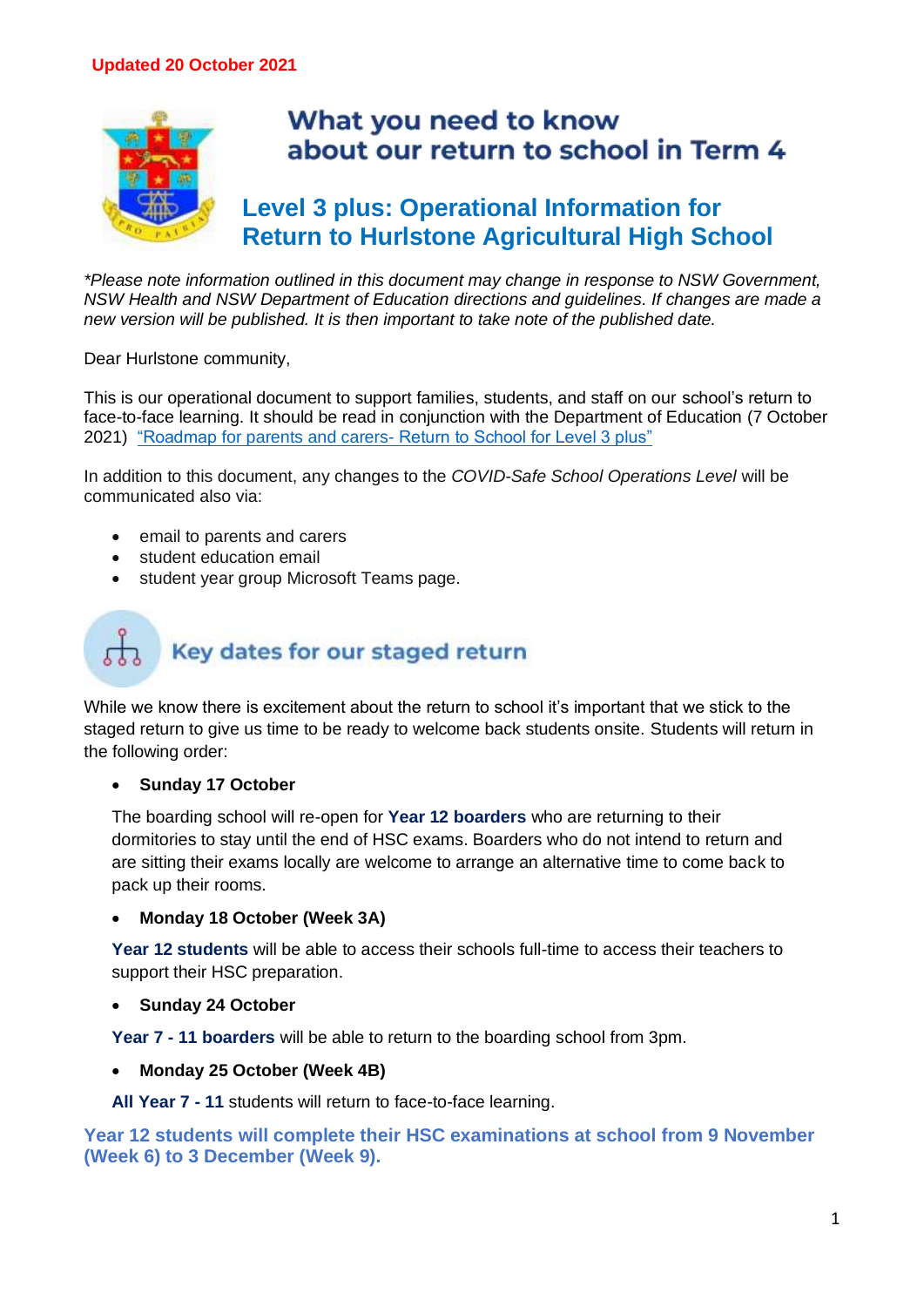## Keeping student groups together

As we return to school students will be kept in their cohorts (year group) to minimise opportunities for transmission of COVID-19 and to enable effective contact tracing and containment. This model has been designed to:

- minimise unnecessary physical interaction between students on school grounds
- ensure that students learn and play only with those in their cohort, wherever possible
- minimise opportunities for transmission and enhance contact tracing
- minimise the potential for widespread infection across the school and wider school community
- enable learning to be delivered safely and effectively.

#### **Designation Areas for Cohorts: Arrivals and Departures**

A new Pedestrian Gate Code has been issued to students via their education email. They will need this code to access the school site.

To minimise traffic congestion, we have created three zones for drop off and pick up by vehicles.

**Parents with children across cohorts should follow the youngest sibling's drop off and pick up zone.**

#### **1. Year 9 &10 - Drop Off and Pick Up – Glenfield Station – Hurlstone Side - Kiss & Ride**

Drop off or pick up your child at the **Western side** of Glenfield Station in the Kiss and Ride area. Students will walk down the pathway to enter Hurlstone through the Pedestrian Gate as pictured below.

#### **2. Year 11 &12 - Drop Off and Pick Up – Glenfield Station – Shop Side - Kiss and Ride**

Drop off or pick up your child on the **shop side** of Glenfield Station in the Kiss and Ride area. Students will walk across the main walkway of the station to enter Hurlstone through the Pedestrian Gate as pictured below.

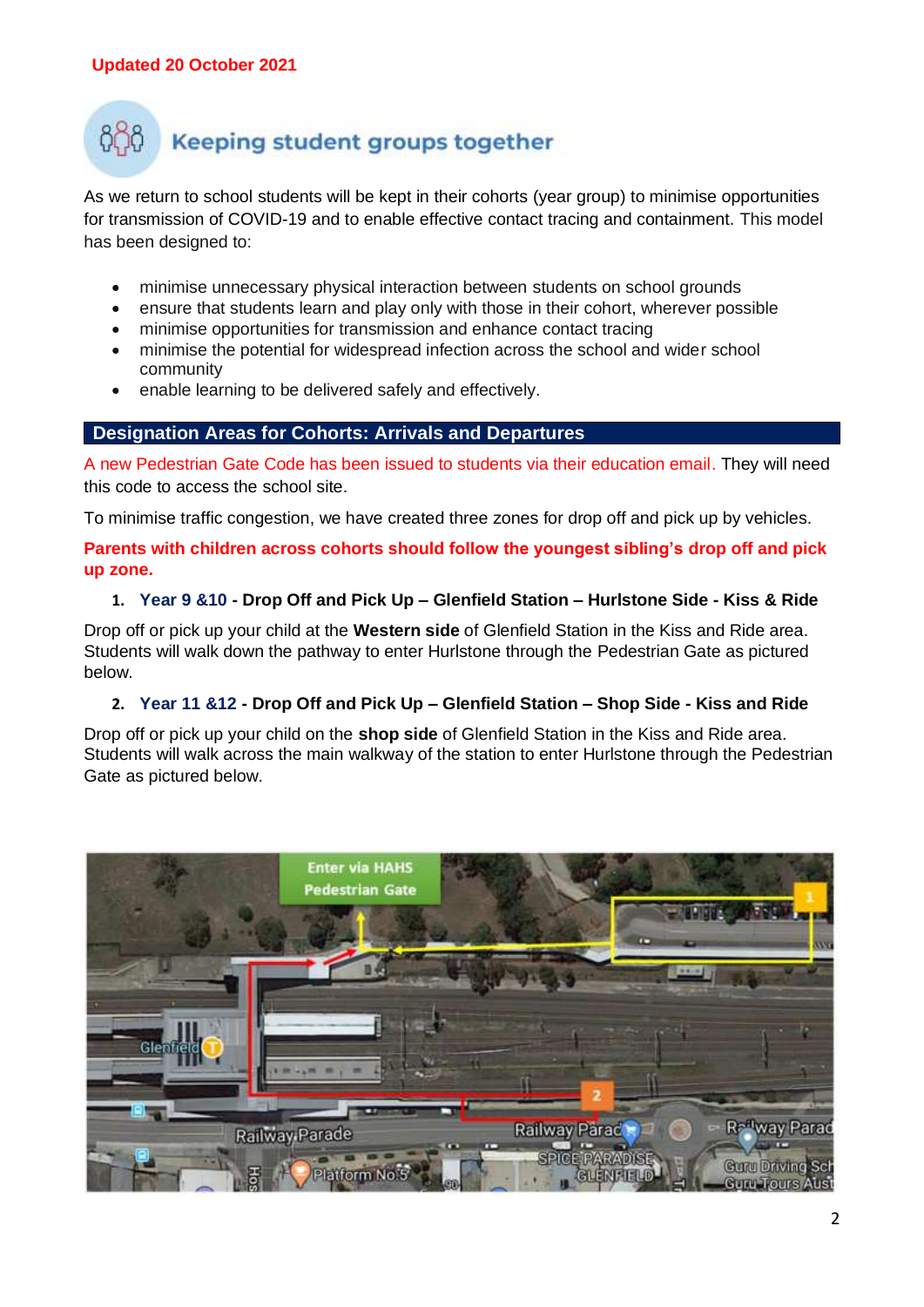#### **3. Year 7 & 8 - Drop Off and Pick Up - Roy Watts Road**

Drop Off or Pick Up your child in the Kiss and Ride area outside the Administration Office or at a predetermined location along Roy Watts Road as pictured below.



Always drop off or pick up your child from the designated zone and follow these simple rules.

#### **Advice for Parents**

- Drivers should remain in their vehicles at all times in the Drop Off and Pick Up zone.
- Make sure children use the Safety Door (the rear footpath side door) to get in and out of the car.
- Make sure the handbrake is applied when the vehicle is stationery.
- Park legally.
- Avoid dangerous manoeuvres such as U-turns and three-point turns.
- DO NOT enter the Staff Car Park or park across the entrance to the car park.
- Move along the Kiss and Ride Areas when it is safe to do so.

#### **Safety tips for students**

- Always get in and out of the vehicle through the Safety Door, the rear footpath side door.
- Stay buckled up until the vehicle has stopped in the Drop-off and pick-up area.
- Make sure your school bag and other items are in a safe position, such as on the floor.
- Be ready to get out of the vehicle with your belongings when the car has stopped, and you have unbuckled your seatbelt.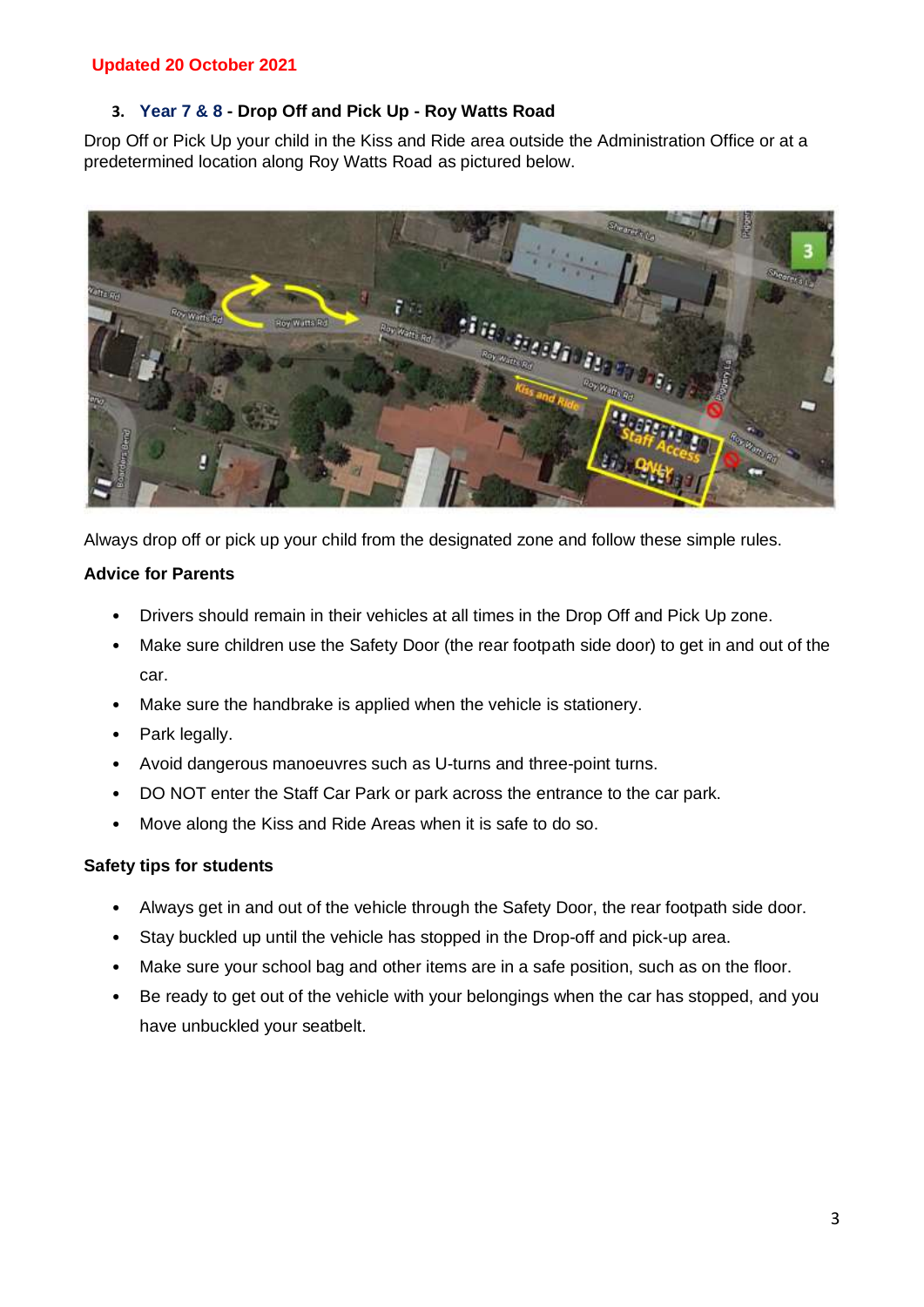#### **Staggered arrival times by cohort**

**\*Siblings arrive together, use arrival time of youngest sibling.**

| <b>Arrival</b><br>from | <b>Cohort</b>     | <b>Designated area</b>        | By car (drop-off)                                                                                                                                                                                                                                                | By train                                                                                                                                                                                              |
|------------------------|-------------------|-------------------------------|------------------------------------------------------------------------------------------------------------------------------------------------------------------------------------------------------------------------------------------------------------------|-------------------------------------------------------------------------------------------------------------------------------------------------------------------------------------------------------|
| 8.00am                 | Year 11           | Cottage lawn                  | • Use the designated drop-<br>off/pick-up area.<br>• Parents & carers must<br>stay in vehicle<br>• Maintain physical<br>distancing as much as<br>possible.<br>• Students must go to their<br>designated area and wait<br>there until the period 1 bell<br>rings. | • Enter via pedestrian<br>gate.<br>• Maintain physical<br>distancing as much<br>as possible.<br>• Students must go to<br>their designated<br>area and wait there<br>until the period 1 bell<br>rings. |
| 8.10am                 | Year 10           | <b>STEAM Dharawal</b><br>lawn |                                                                                                                                                                                                                                                                  |                                                                                                                                                                                                       |
| 8:20am                 | Year <sub>9</sub> | Donut Quad                    |                                                                                                                                                                                                                                                                  |                                                                                                                                                                                                       |
| 8.30am                 | Year <sub>8</sub> | <b>Main Quad</b>              |                                                                                                                                                                                                                                                                  |                                                                                                                                                                                                       |
| 8.30am                 | Year 7            | <b>STEAM COLA</b>             |                                                                                                                                                                                                                                                                  |                                                                                                                                                                                                       |

#### **Year 11 before school study 8am – 8.40am**

Year 11 students can access the following classrooms for small group study before school in wet weather:

- Rooms 17, 18, 19 (English classrooms upstairs)
- Rooms 20 and 21 (English classrooms downstairs)

Supervision will be provided by the Senior Executive.

Students will be expected to wear masks indoors and sanitise their hands using the sanitiser dispensers in each classroom.

#### **Staggered departure times by cohort**

**\*Siblings depart together, use departure time of youngest sibling.**

| <b>Departure</b><br><b>Time</b> | <b>Cohort</b> | By car (pick-up)                                                                                                                             | By train                                               |
|---------------------------------|---------------|----------------------------------------------------------------------------------------------------------------------------------------------|--------------------------------------------------------|
| 2.45pm                          | Year 7        | • Use the designated drop-<br>off/pick-up area.<br>• Maintain physical distancing<br>as much as possible.<br>• Parents & carers must stay in | • Exit via pedestrian gate.                            |
| 2.45pm                          | Year 8        |                                                                                                                                              | • Maintain physical distancing<br>as much as possible. |
| 2.50 <sub>pm</sub>              | Year 9        |                                                                                                                                              |                                                        |
| 2.55pm                          | Year 10       | vehicle                                                                                                                                      |                                                        |
| 2.55pm                          | Year 11       |                                                                                                                                              |                                                        |

Parents and carers of students travelling by public transport should refer regularly to Transport NSW for advice: [https://transportnsw.info/covid-19.](https://transportnsw.info/covid-19.%EF%BF%BDHYPERLINK%20%22https:/transportnsw.info/covid-19.%22)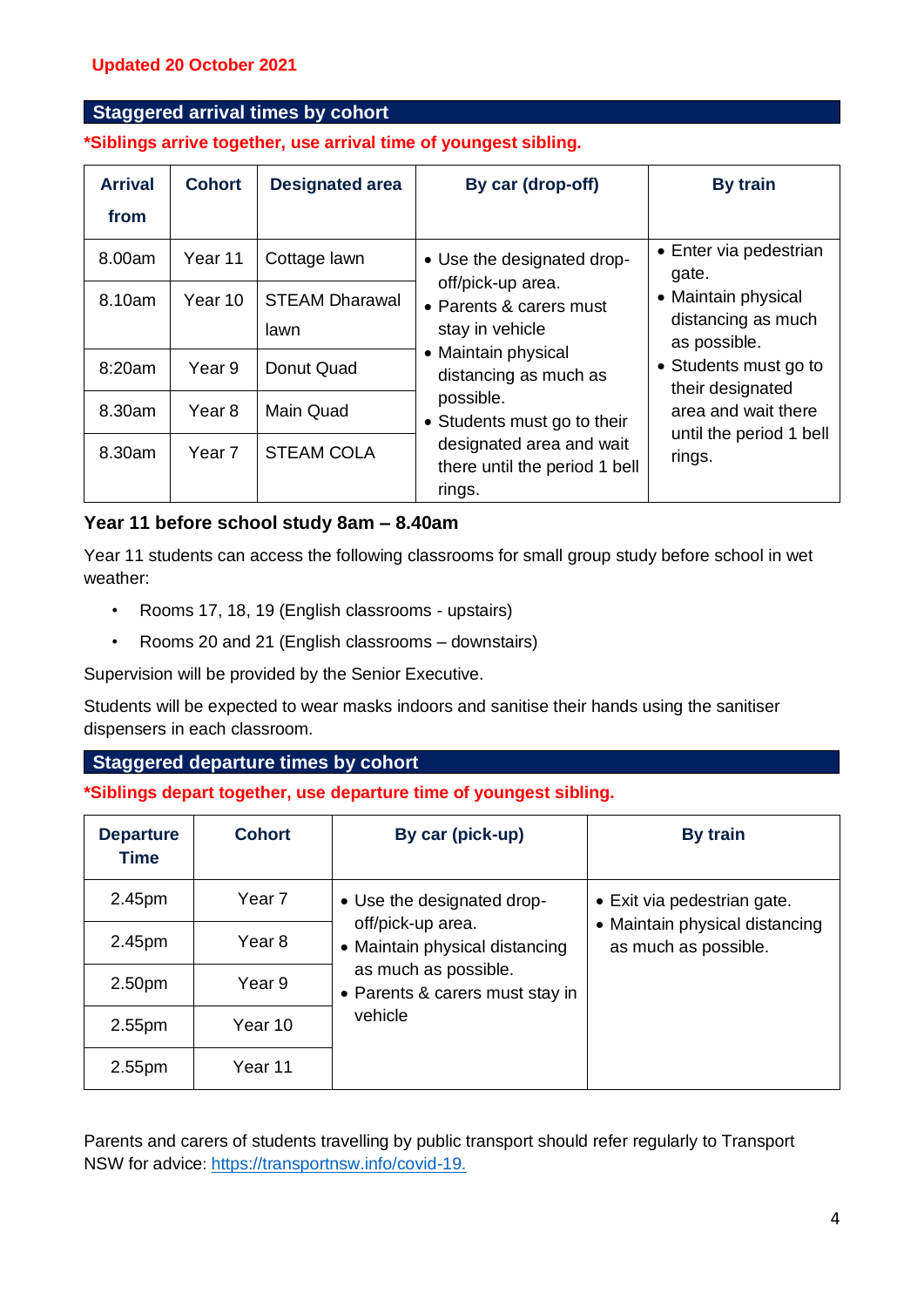Parents and carers should:

- follow the *[physical distancing advice](https://www.nsw.gov.au/covid-19/rules/what-you-can-do-nsw)* and avoid gathering outside school gates
- remain outside school grounds
- adhere to mask-wearing requirements in accordance with the Public Health Order
- sign in using the Service NSW QR code if entering the school (e.g. to collect a sick child).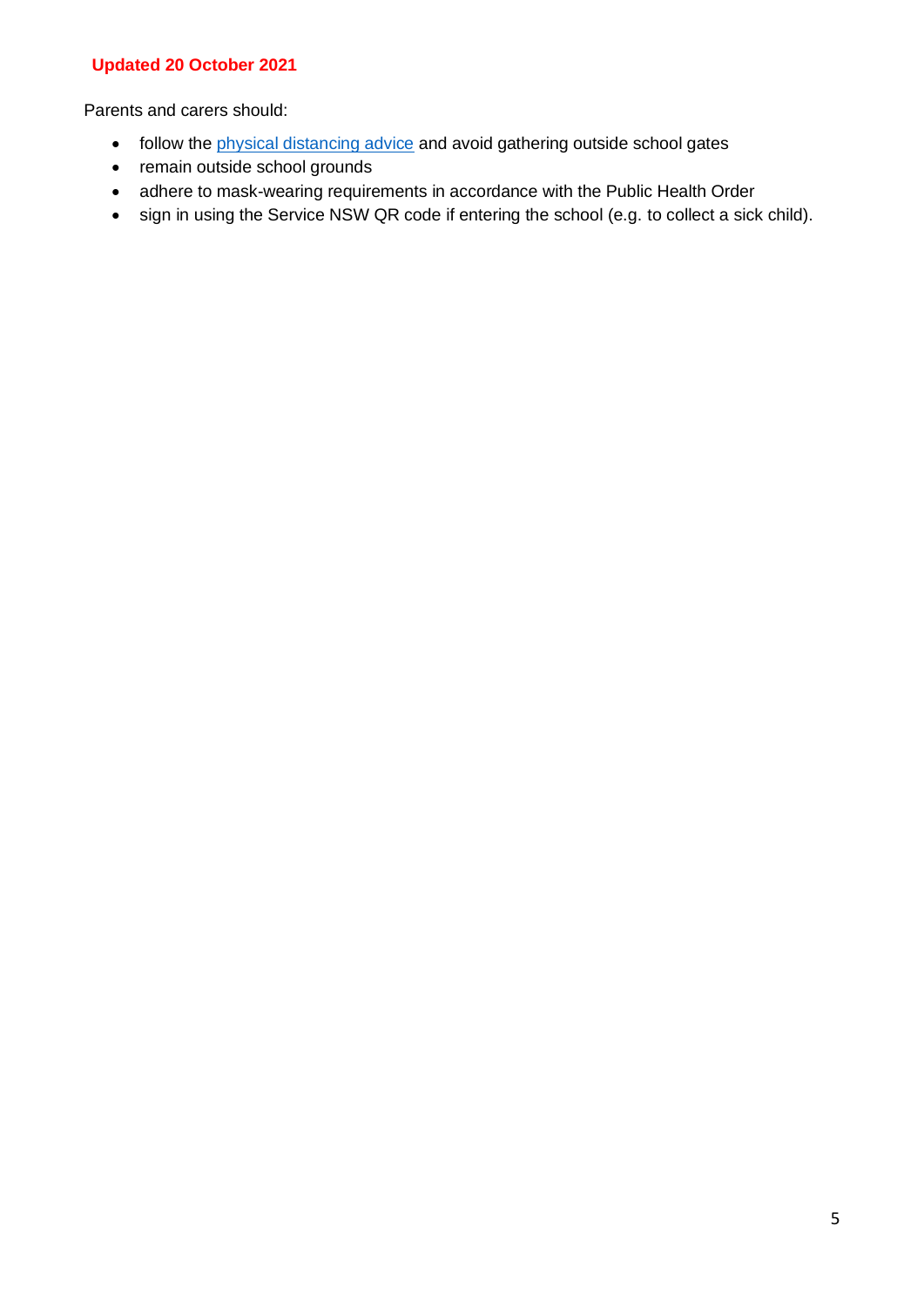#### **Adjusted Bell Times**

Bell times have been changed to facilitate time to sanitise and clean teaching and learning spaces and equipment with the establishment of three breaks of 25 minutes duration.

**Three 25 minute breaks** will ensure:

- students are in outdoor spaces regularly throughout the day
- access to toilet and canteen facilities is staggered to promote physical distancing
- time is allowed for cleaning shared equipment between each lesson.

All student group meetings held during recess or lunch time must be conducted virtually via MSTeams with teacher supervision to minimise mingling of cohorts.

| <b>Period</b>                                                               | <b>Mon/Tues/Thurs/Fri</b>            | <b>Wed</b>                                                                              |
|-----------------------------------------------------------------------------|--------------------------------------|-----------------------------------------------------------------------------------------|
| 1                                                                           | $8.40$ am $-9.55$ am                 | $8.40$ am $-9.55$ am                                                                    |
| <b>Break #1</b>                                                             | $9.55$ am - 10.20am<br><b>Recess</b> | $9.55$ am - 10.20am                                                                     |
| $\overline{2}$                                                              | $10.20$ am $-11.35$ am               | $10.20$ am $- 11.35$ am                                                                 |
| <b>Break #2</b><br><b>Boarder lunch:</b><br>Yr 7, 8 & 9<br>(15 students)    | Lunch 1<br>$11.35am - 12.00pm$       | Lunch<br>11.35am - 12.20pm                                                              |
| $\overline{3}$                                                              | 12.00pm - 1.15pm                     |                                                                                         |
| <b>Break #3</b><br><b>Boarder lunch:</b><br>Yr 10, 11 & 12<br>(16 students) | <b>Lunch 2</b><br>1.15pm - 1.45pm    | <b>Sport</b><br>12.20pm - 2.05pm<br>Departure times:<br>1.55pm Year 7 & 8<br>2pm Year 9 |
| 4                                                                           | 1.45pm - 2.55pm                      | 2.05pm Year 10                                                                          |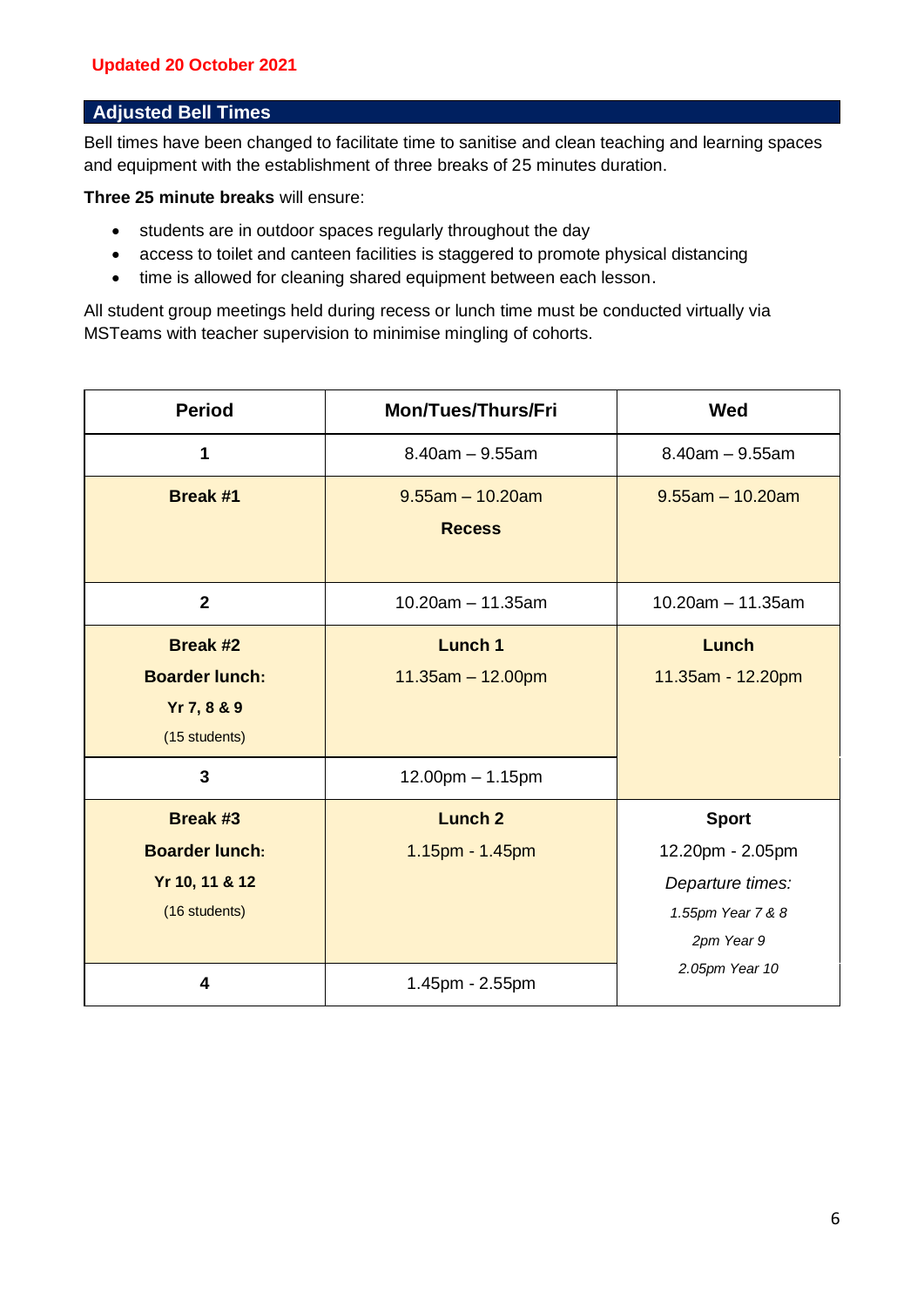

## **Our school's COVID-safe operations**

#### **Restricted site access**

- Non-essential visitors are not permitted.
- Essential visitors onsite are required to wear masks.
- All staff and visitors must sign in and out using the new **School Visitor Check-In QR code** from 18 October to check in and check out. For more information: [https://education.nsw.gov.au/public-schools/school-visitor check-in](https://education.nsw.gov.au/public-schools/school-visitor-check-in)
- **Drop off and pick up**: parents and carers should remain outside of school grounds and adhere to mask-wearing requirements.
- Staff and students must follow health advice and stay at home if unwell.

#### **Seating arrangements in classrooms**

- To maximise physical distancing in classrooms, student desks must be separated and wherever possible, arranged in a grid formation (e.g. exam style setup).
- NSW Department of Education subject specific infection control procedures are followed by faculties.
- Students will be required to sanitise classroom desk surfaces with disinfectant spray and disposable wipes at the start of each lesson.
- Teachers are encouraged to teach lesson in outdoor spaces where possible.

#### **Hygiene practice and Personal Protective Equipment (PPE)**

- Wearing of masks required indoors and outdoors for all staff and all students (unless eating or exercising).
- Staff and students regularly sanitise hands and clean desk surfaces at the start and finish of every lesson. *This is particularly important when playground duty is "wet weather" when rooms have been opened to provide cover for students and staff.*
- Cleaning staff routinely sanitise and clean teaching and learning spaces and toilet facilities frequently and action cleaning requests.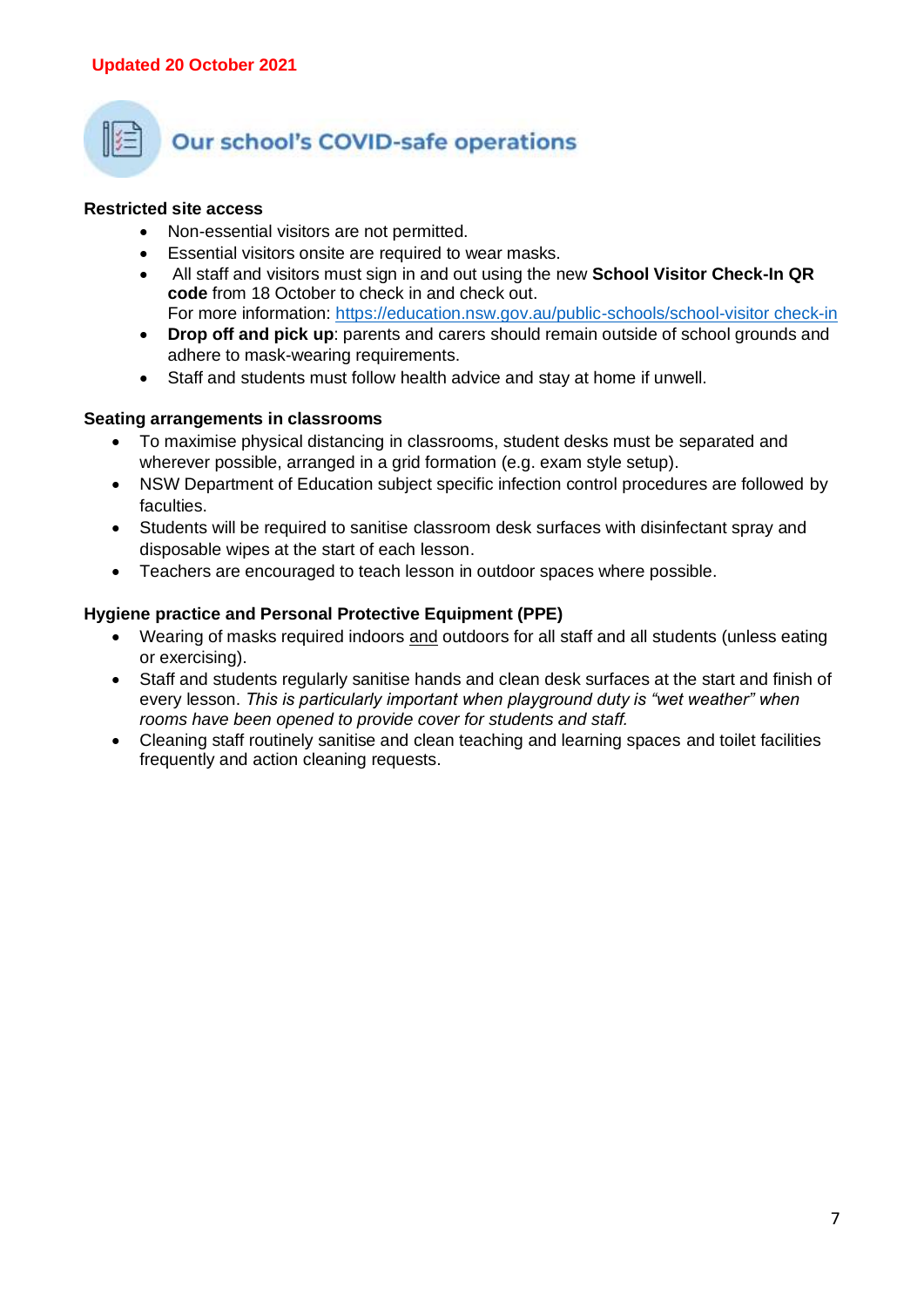#### **Canteen Operations (to be confirmed by P & C)**

#### **Monday 25 October 2021**

- **The canteen will only take lunch orders.** These need to be in by the end of recess.
- Lunch order forms will be available to students to write their order at the canteen area. This includes indicating when students want their lunch: break 2 and break 3.
- Lunch distribution will be done in designated cohort playground areas.
- Students can purchase drinks and snacks during break times as outlined below.

| <b>Limited lunch menu</b>       |                         |                  |  |
|---------------------------------|-------------------------|------------------|--|
| S5: Chicken Tender Roll & drink | \$5: Salad Roll & drink | S2: Garlic bread |  |

#### **Tuesday 26 October 2021 onwards**

- **The canteen will only take lunch orders.** These need to be in by the end of recess.
- Lunch order forms will be available to students to write their order at the canteen area. This includes indicating when students want their lunch: break 2 and break 3.
- **Lunch distribution will be done in designated cohort playground supervision areas. Student Representative Council leaders will assist in the distribution of lunch orders to minimise cohort co-mingling.**
- Students can purchase drinks and snacks during break times as outlined below.
- It is strongly recommended that students plan their purchases at the beginning of the school day and put in a canteen order. This covers drinks and snacks too. These can then be distributed by SRC at break 1 and/or break 2. This minimises cohort co-mingling and helps manage the canteen's catering priorities.

| <b>Cohort</b> | <b>Break 1 (Recess)</b><br>Drinks & snacks only | <b>Break 2 (Lunch 1)</b> | <b>Break 3 (Lunch 3)</b> |
|---------------|-------------------------------------------------|--------------------------|--------------------------|
| 7             | Yes - canteen line                              | Yes - canteen line       | Drinks only - table 1    |
| 8             | Yes - canteen line                              | Yes - canteen line       | Drinks only - table 2    |
| 9             | Yes - canteen line                              | Yes - canteen line       | Drinks only - table 3    |
| 10            | Yes - table 1                                   | Drinks only-table 1      | Yes - canteen line       |
| 11            | Yes - table 2                                   | Drinks only-table 2      | Yes - canteen line       |
| $12 \,$       | Yes - table 3                                   | Drinks only-table 3      | Yes - canteen line       |

#### **STUDENT ACCESS TO CANTEEN**

#### **COVID Safe Playground**

- Students will remain in their designated year group areas. There should be no year groups mixing.
- Physical distancing of 1.5 metres must be maintained wherever possible.
- Students bring and use their own water bottles. Refill bottles with water using our installed water fountains.
- No drinking from water bubblers.